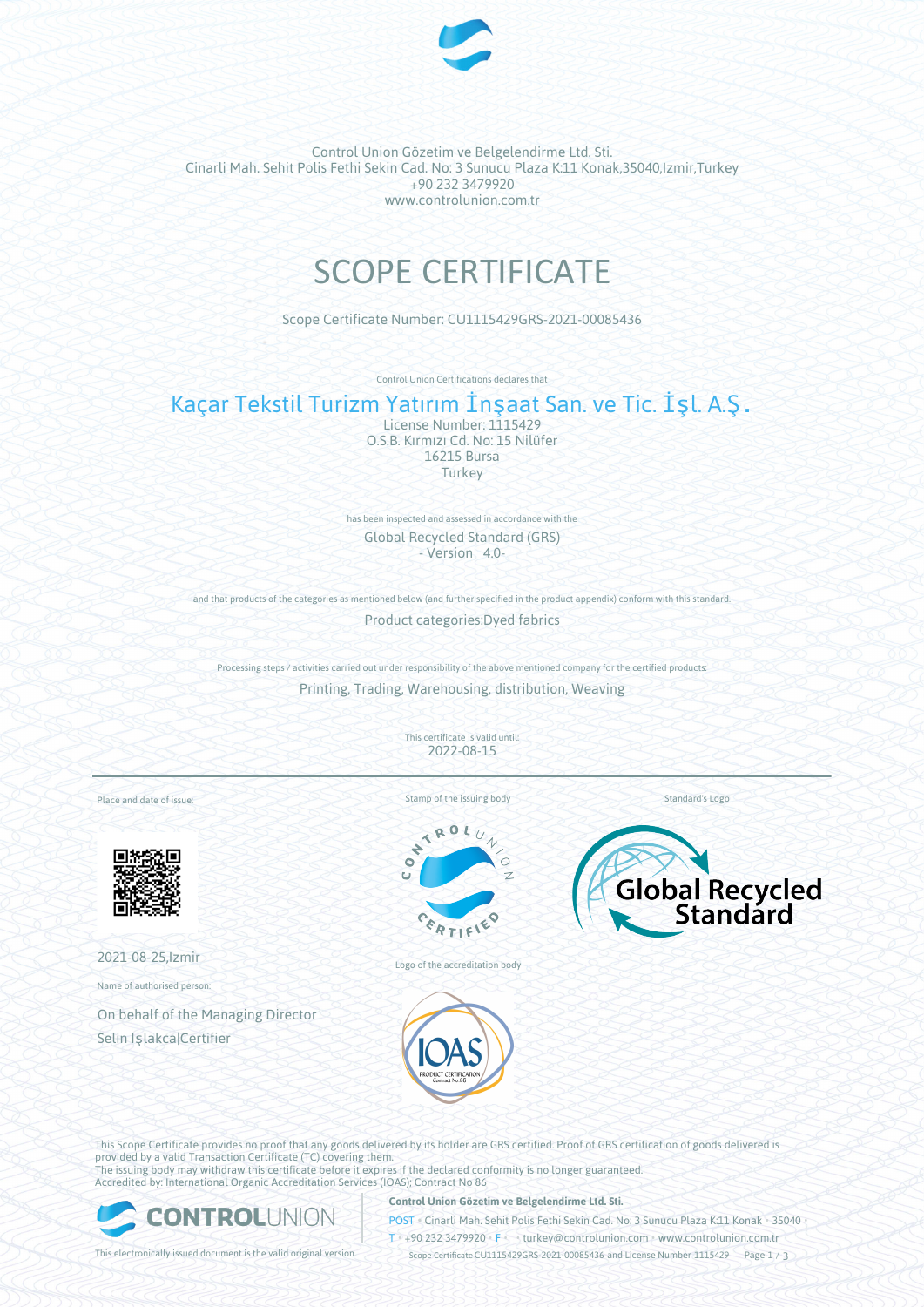

## Control Union Gözetim ve Belgelendirme Ltd. Sti. Cinarli Mah. Sehit Polis Fethi Sekin Cad. No: 3 Sunucu Plaza K:11 Konak,35040,Izmir,Turkey +90 232 3479920 www.controlunion.com.tr

**Kaçar Tekstil Turizm Yatırım İnşaat San. ve Tic. İşl. A.Ş. Global Recycled Standard (GRS)**

# **Products Appendix to Certificate no.CU1115429GRS-2021-00085436**

In specific the certificate covers the following products:

| <b>Product category</b>            | <b>Product details</b> | <b>Material composition</b><br>100.0%Recycled Post-Consumer Polyester               |  | Label grade<br>Post-Consumer |  |
|------------------------------------|------------------------|-------------------------------------------------------------------------------------|--|------------------------------|--|
| <b>Dyed fabrics</b>                | Woven fabrics          |                                                                                     |  |                              |  |
| Place and date of issue:           |                        | Stamp of the issuing body                                                           |  | Standard's logo              |  |
|                                    |                        | ONTROL,<br>$\gamma$<br>$\overline{\circ}$<br>Ü<br>$\mathbb{Z}$<br>$c_{\mathcal{E}}$ |  | Global Recycled              |  |
| 2021-08-25, Izmir                  |                        | Logo of the accreditation body                                                      |  |                              |  |
| Name of authorised person:         |                        |                                                                                     |  |                              |  |
| On behalf of the Managing Director |                        |                                                                                     |  |                              |  |
| Selin Işlakca Certifier            |                        | Contract No.86                                                                      |  |                              |  |
|                                    |                        |                                                                                     |  |                              |  |